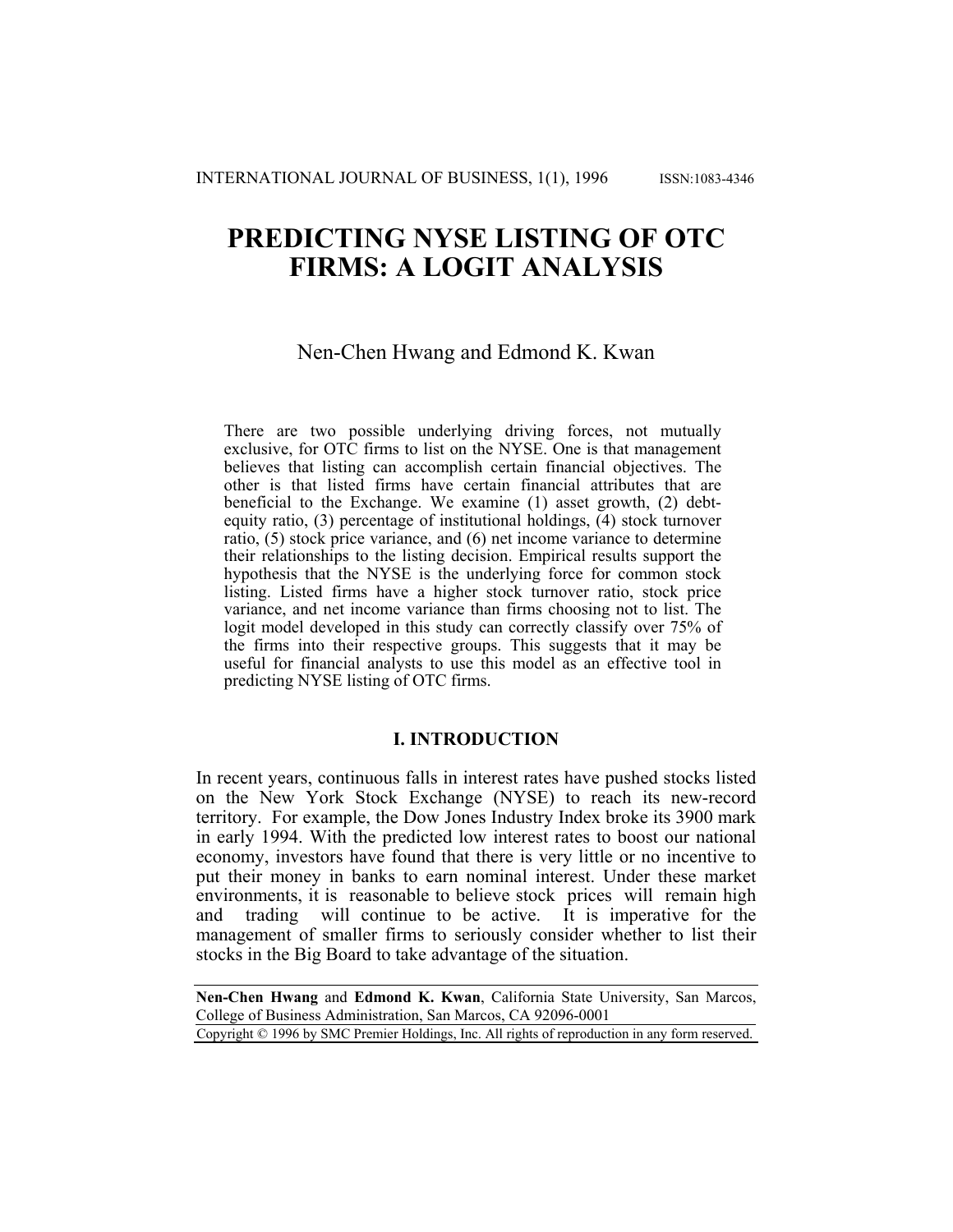Common stock listing studies have existed for several decades. Previous studies have emphasized four general areas: (1) increase the stock liquidity, (2) increasing the stock value, (3) decreasing the cost of capital, and (4) decreasing the systematic risk of stocks. The empirical findings of these studies are not consistent. However, recent studies do report an increase in the shareholder wealth associated with announcements of the NYSE listing by corporations previously listed in the over-the-counter market, especially in the short-run. The returns to investors are significant for firms that choose to switch from the over-thecounter (OTC) market to the NYSE. On the basis of these studies, it is important for financial analysts to understand the reasons behind the listing decision and to make timely predictions to assist investors in developing a trading strategy to benefit from it. Our present study focuses on OTC firms only; hence, private or AMEX firms are excluded.

We believe that there are two possible underlying driving forces for OTC firms to list on the NYSE. We should also point out that these two forces are not mutually exclusive. One is that management believes that listing can accomplish certain financial objectives, for instance, raising additional equity capital. In other words, management is the driving force behind stock-listing decisions. Two arguments can be forwarded to support this hypothesis. One is to apply the good-news-andbad-news theory. Since the listing requirements for the NYSE are substantially higher than those for the OTC market, one may expect that such a firm is sending good news to investors. By so doing, it would be easier for the management to raise additional capital. The other argument is that a change in the trading location may simply reflect a change in the firm's character, i.e., a developmental step in its growth process [3].

 The alternative hypothesis is that the NYSE has a strong incentive to identify firms currently listed in the OTC which it believes would be beneficial to the Big Board for two reasons. First, the NYSE is a feedriven organization. Firms listed on the NYSE are expected to enjoy high trading activities and hence increase their revenue. Thus, a firm with high trading activities in the OTC market may become a target for the NYSE due to the commission-driven nature of the Big Board. Second, it is relatively inexpensive to the NYSE to identify potential candidates qualified to list on the Big Board by examining the firms' financial characteristics as an initial filter. However, it may be somewhat costly for the NYSE to follow all the firms through and recruit them. It is, therefore, beneficial for the NYSE to narrow down the candidates which have a strong possibility to list. One of the contributions of this study is to identify these factors. Based on these reasonings, we examine six independent variables and determine their relationships to the listing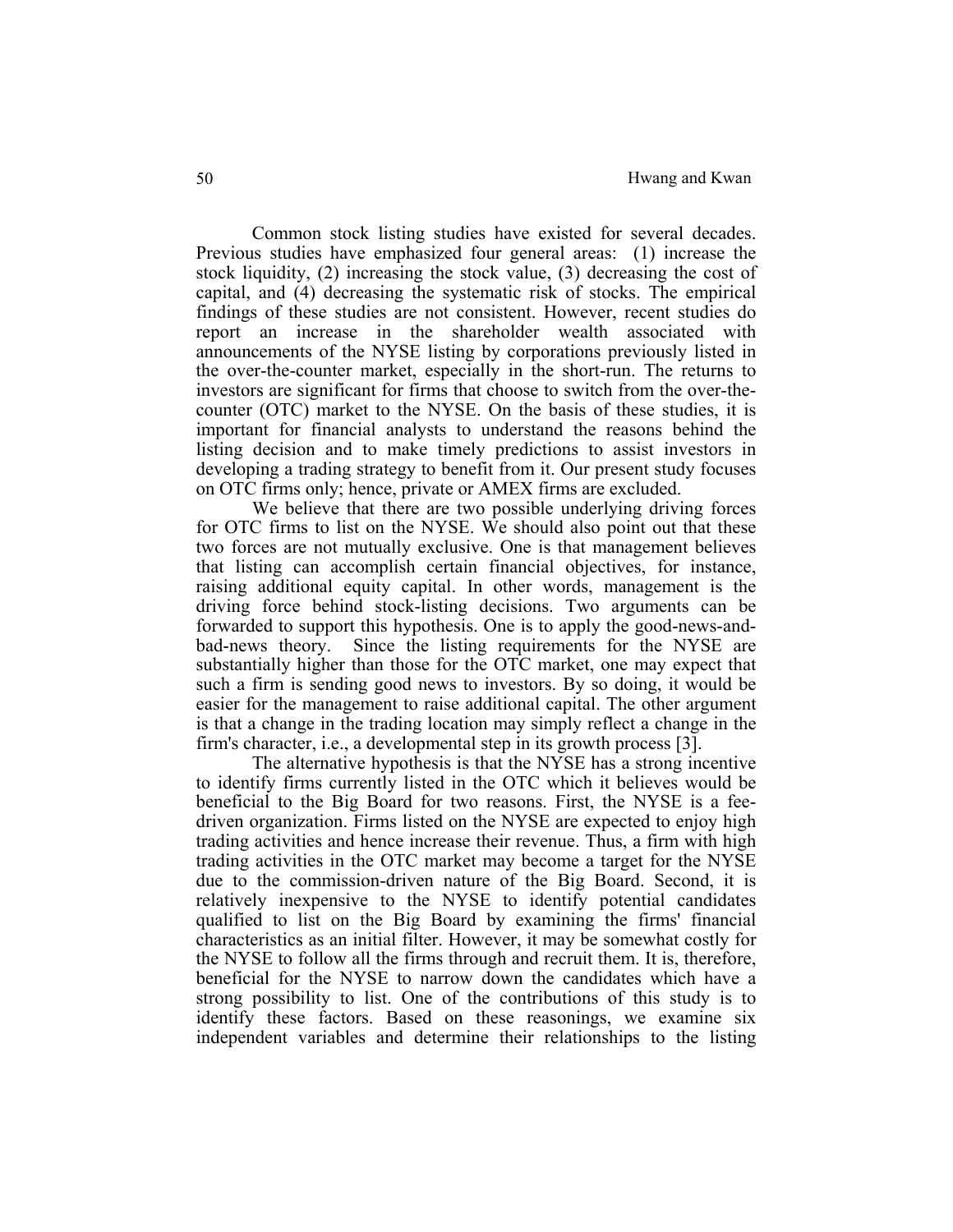decision. The purpose is to develop a model that can help financial analysts to predict such a decision. These variables are divided into two groups. In the first group, variables represent financial objectives that management may intend to achieve through listing in the NYSE. Such variables include asset growth, debt-equity ratio, and percentage of institutional holdings. Variables in the second group symbolize the attributes of firms that the NYSE may find desirable to allure them to list on the Big Board. These variables include common stock turnover ratio, stock price variance, and net income variance.

 This study is different from previous studies in several ways. First, we believe that traditional financial statement data should be helpful for the financial analysts to make listing predictions. That is, the financial statements generated based on a set of accounting rules should be useful for such predictions. Second, we believe that the listing decision is an important one for management to make, and such a decision may be made over a period of time. Therefore, it is reasonable to believe that financial analysts should be able to detect some signals of the common stock listing decision by performing a trend analysis of financial statements long before such a decision is publicized. Third, in recent years, institutional investors, such as pension funds and mutual funds, have become one of the major forces in the financial markets. However, few studies have examined the relationship between institutional investors and the common stock listing decision. We believe that this is one of the few papers in the literature that uses the institutional investor holdings as an independent variable to examine the stock listing issue.

## **II. REVIEW OF LITERATURE**

There are three distinct stages of the common stock listing studies. Researchers first emphasized micro issues. They hypothesized that firms can benefit from listing by (1) increasing the stock liquidity, (2) increasing the stock value, (3) decreasing the cost of capital, and (4) decreasing the systematic risk of stocks. Furst [10], Van Horne [16] and Ying et al. [17] hypothesized that listing would increase the value of the company's stock. Their empirical results were inconclusive, leaving the question unresolved. Goulet [11], Dubosky and Groth [7], and Cooper et al.[4] tested for increased market liquidity as a result of listing but failed to show such a relationship. Dhaliwal [6], Fabozzi [8], and Baker and Spitzfaden [3] hypothesized that listing would decrease the firm's cost of capital. The results of these studies were mixed. Reints and Vandenburg [15] and Philips and Zecher [14] examined the relationship between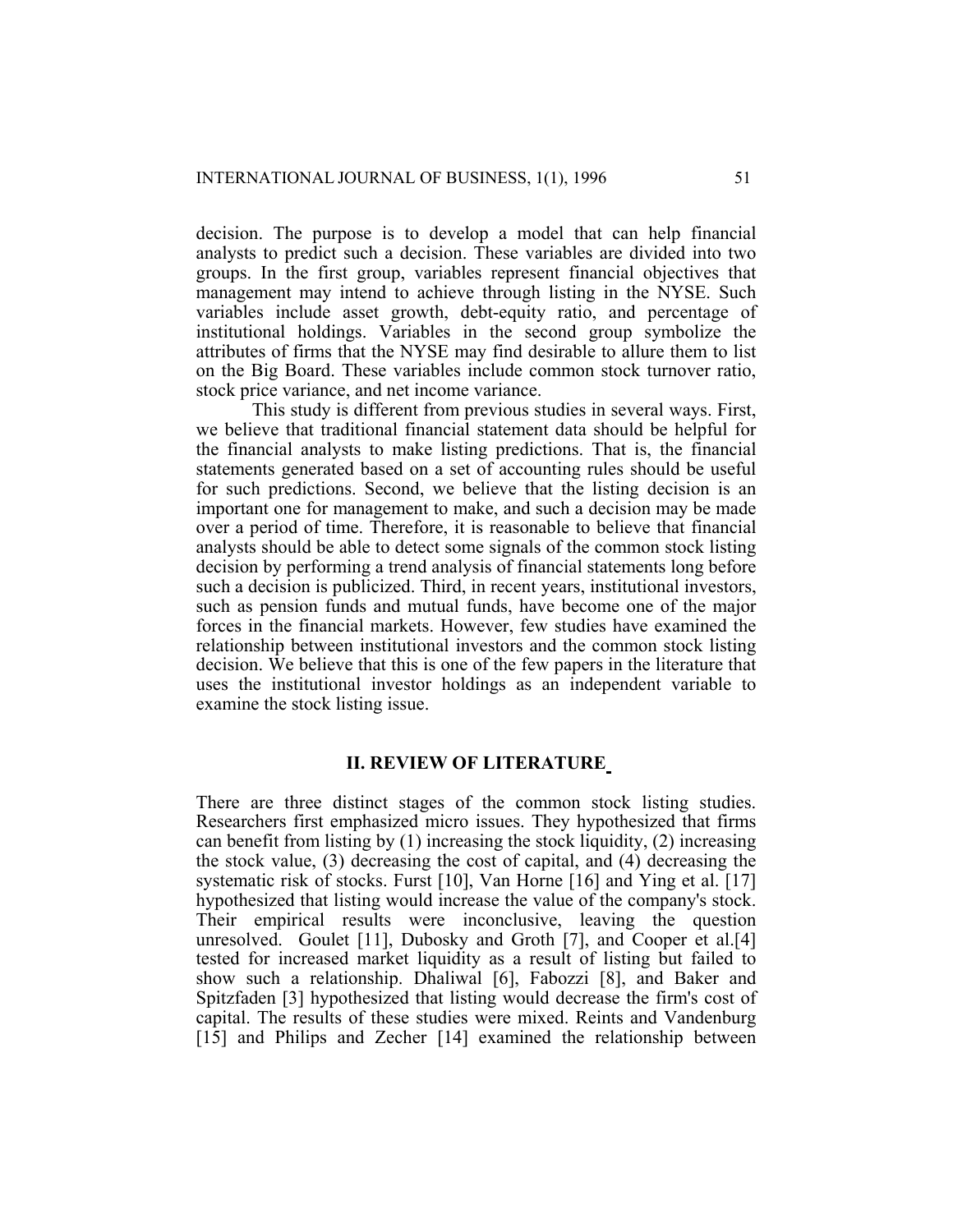common stock listing and a firm's systematic risk. Their empirical findings show no clear support for the belief that stock listing will decrease the firm's systematic risk.

 Common stock listing studies in the 1980's have focused on management motives for stock listings, for example, Baker and Pettit [2], Freeman and Rosenbaum [9], and Baker and Johnson [1]. Results from these studies showed that management decided to move their stocks from the NASDAQ to the NYSE mainly because of non-economic reasons such as visibility and prestige. The studies also indicated that management perceived that these non-economic benefits outweighed the economic ones. Baker and Johnson's [1] study showed that management believed that the benefits of listing had not outweighed its costs.

 In order to explain the NYSE listing choices of the NASDAQ firms, Cowan et al. [5] contrasted the characteristics of firms that remained in the NASDAQ system to those that listed on the NYSE. Their empirical results showed that firms that left the NASDAQ to list on the NYSE tended to have smaller stock market capitalization, fewer shareholders, few market makers, and smaller price per share that NASDAQ firms that could list but did not choose to do so (non-listed firms). Listing firms have larger volume, on average, than qualified nonlisted firms. They also found than firms listed on the NYSE tended to do so after a period of strong earnings growth relative to eligible non-listed firms.

 Prior studies on stock exchange listing provide solid arguments about the firm's benefits from listing, management's motives for listing, and characteristics of listed versus non-listed firms. However, these studies did not address how an investor or a financial analyst can retrieve the financial information to detect such a decision. Since investors can profit from listing announcements, it is important for financial analysts to identify the listing signals and to assist investors in developing a trading strategy to take advantage of short-term gains. The purpose of this study is to bridge this gap. By using financial statement information, a financial analyst should be able to wave a flag to investors of a possible common stock listing.

## **III. RESEARCH HYPOTHESES, INDEPENDENT VARIABLES, AND RESEARCH FINDINGS**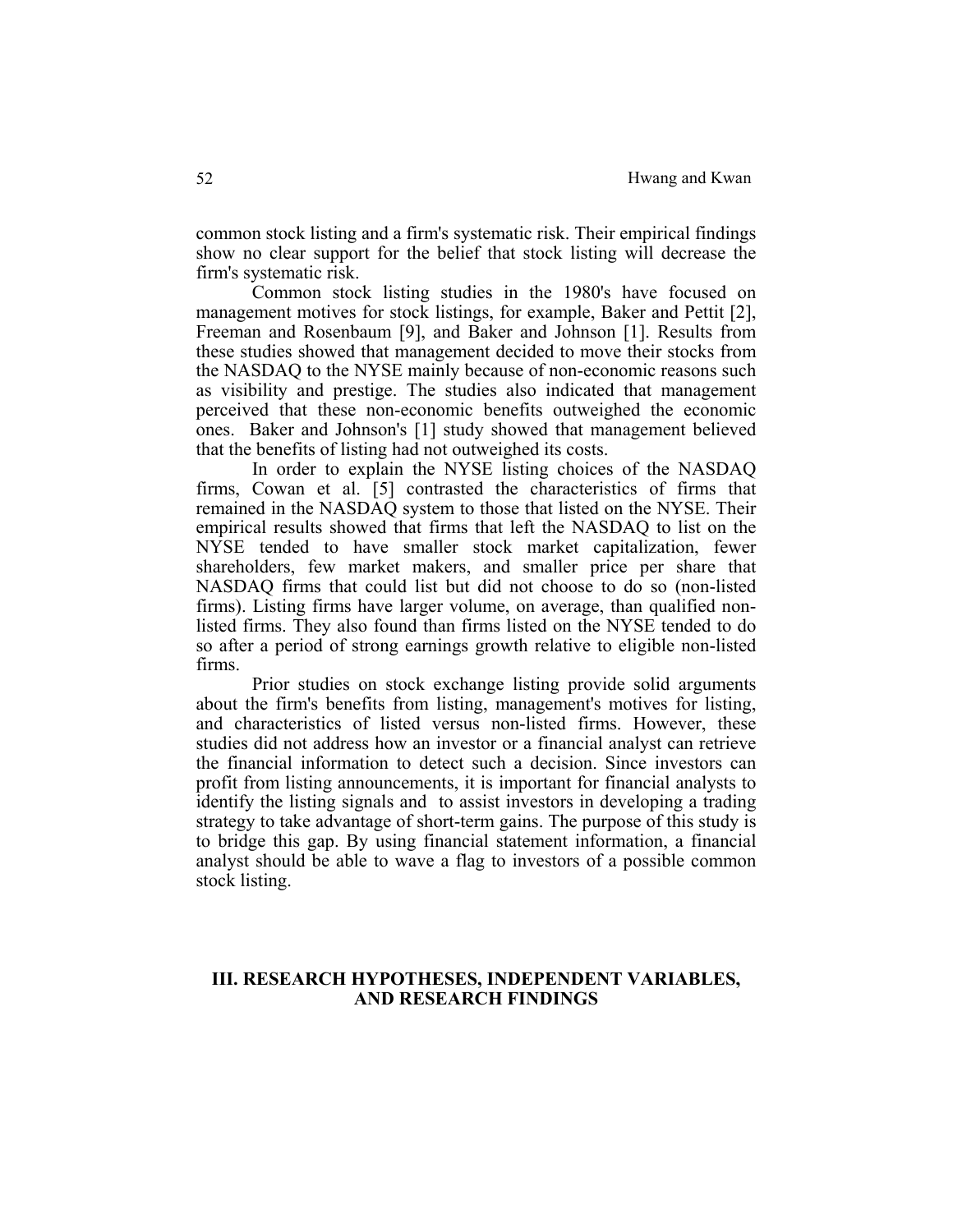There are two hypothesized driving forces for common stock listing. One is that management may use stock listing to realize a firm's financial objectives. It is reasonable to predict that a firm qualified for NYSE listing and traded on the OTC market is more likely to move up if management believes listing will fulfill its financial objectives. These objectives include financing a firm's asset growth, improving a firm's financial flexibility, and alluring or retaining institutional investors. The other is that a driving force arises from the commission-driven nature of the NYSE. It is reasonable to believe that the Big Board will identify and recruit firms with some general financial attributes that are advantageous to the NYSE and its specialists. The legitimate candidates would be firms that can generate trading volume. Such financial characteristics include a high stock turnover, a high stock price variance, and a low income stability.

 There are three steps in this research project. First, we identify firms that (1) formally traded their common stocks in the OTC market but decided to move up to the NYSE (listed firms), and (2) qualified to list on the NYSE but chose to stay in the OTC market based on the NYSE listing standards (non-listed firms). In order to identify these firms, we followed the NYSE listing standards (Table 1), screened the newly listed firms on the NYSE Fact Books [13], and traced them to the Over-the-Counter Stock Price Record to ascertain which firms were formerly traded in the OTC. In this process, we identify 183 firms in the two groups. Some data are, however, incomplete for further calculations; therefore, a total of 94 companies from 1984 to 1988 are included in this study. In Table 2 shows the distribution of these firms by year and by Standard Industry Code.

## **Table 1: Minimum Listing Requirements on the NYSE**

| 1. Number of shareholders who hold 100 shares or more | 2,000        |
|-------------------------------------------------------|--------------|
| 2. Number of shares publicly held                     | \$1,000,000  |
| 3. Aggregate market value of publicly-held shares     | \$16,000,000 |
| 4. Net tangible assets                                | \$16,000,000 |
| 5. Pre-tax income: preceding year                     | \$2,000,000  |
| 6. Pre-tax income: latest year                        | \$2,000,000  |
| 7. Net Income                                         | None         |

Source: Fact Book, New York Stock Exchange, 1987.

 The actual number of OTC firms listed on the NYSE during the 1985 to 1989 period is substantially higher than what we have in our sample. There are two reasons for this. First, we need to have three years' data prior to the listing decision for Asset Growth, Debt-Equity Ratio, and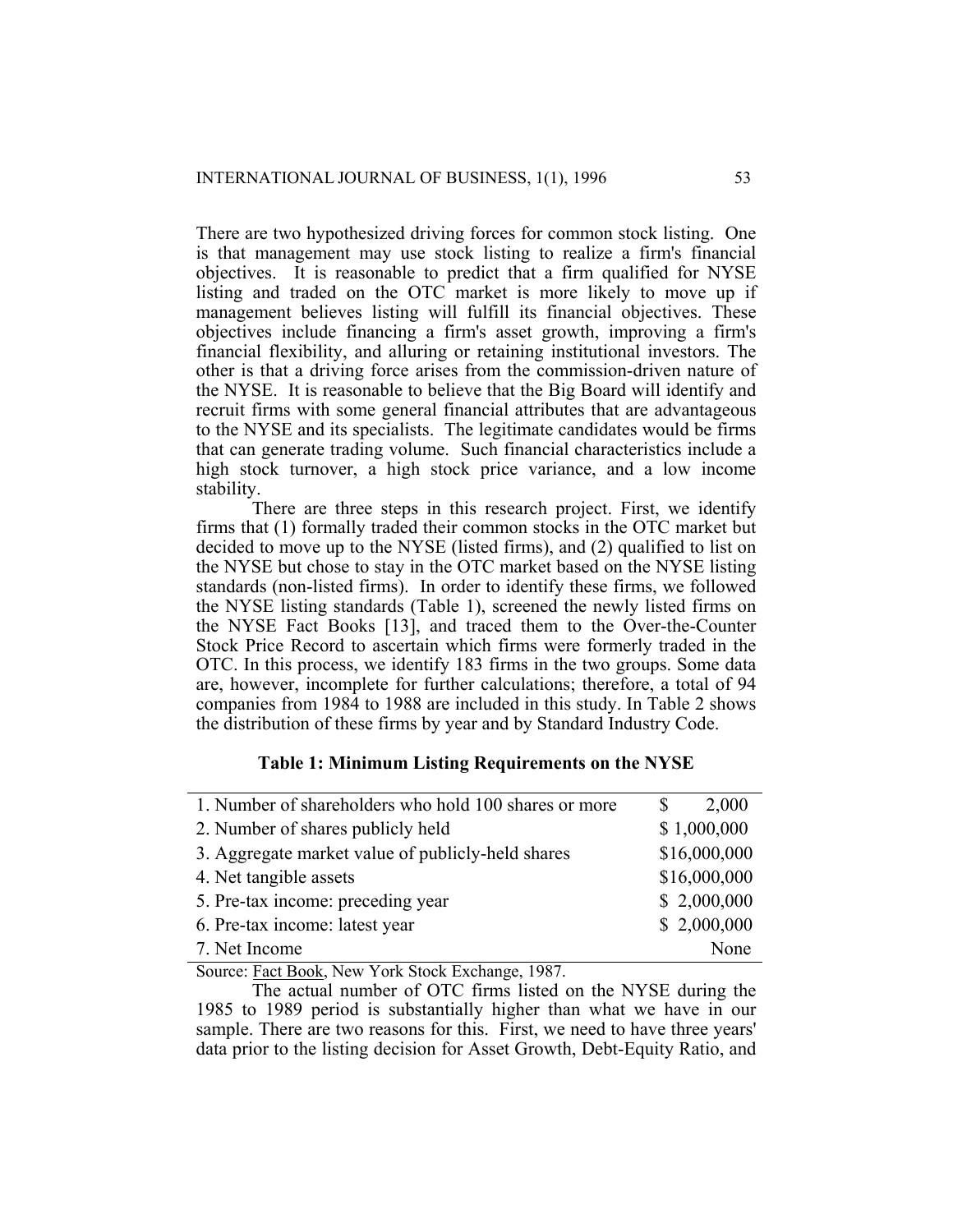Net Income Variance. Moreover, some industries have been excluded from our analysis due to their unique characteristics, e.g., transportation, utilities, finance, insurance, and real estate.

 Then, in the second step, we retrieve data from three sources for our analysis: (1) Standard and Poor's COMPUSTAT data file to calculate the asset growth, debt-equity ratio, and income stability; (2) Standard and Poor's Daily Stock Price Records for the OTC to compute the common stock turnover and stock price variance; and (3) Nelson's Directory of Wall Street Research to identify the percentage of institutional holdings. Based on our earlier reasonings, the NYSE may allure firms with certain financial attributes in order to create trading activities for the Big Board. We predict that there is a higher common stock turnover, a higher stock price variance, and a lower income stability for listed firms than there are for non-listed firms. We also believe that there is a significant difference in the percentage of institutional holding; the direction of difference is, however, not predicted.

| Panel A: by Year           |        |            |       |
|----------------------------|--------|------------|-------|
| Year                       | Listed | Non-listed | Total |
| 1985                       |        | 24         | 27    |
| 1986                       |        | 14         | 21    |
| 1987                       |        |            | 17    |
| 1988                       | 11     | 18         | 29    |
| Total                      | 32     | 62         | 94    |
|                            |        |            |       |
|                            |        |            |       |
|                            |        |            |       |
| Panel B: by SIC<br>$SIC^*$ | Listed | Non-listed | Total |
|                            |        |            | 18    |
|                            |        | 35         | 46    |
|                            |        | 9          | 15    |
|                            | n      |            |       |
|                            |        |            | 4     |

#### **Table 2: Sample Distribution**

\*: SIC is based on the first digit of 4-digit Standardized Industrial Classification Code.

 Both univariate and multivariate analyses are performed in this study. In the univariate analysis, we conduct the parametric t-test and nonparametric Mann-Whitney U test to examine our research hypotheses. The empirical evidence from both tests supports our hypotheses. From Table 3, one can find that listed firms do have a higher stock turnover, a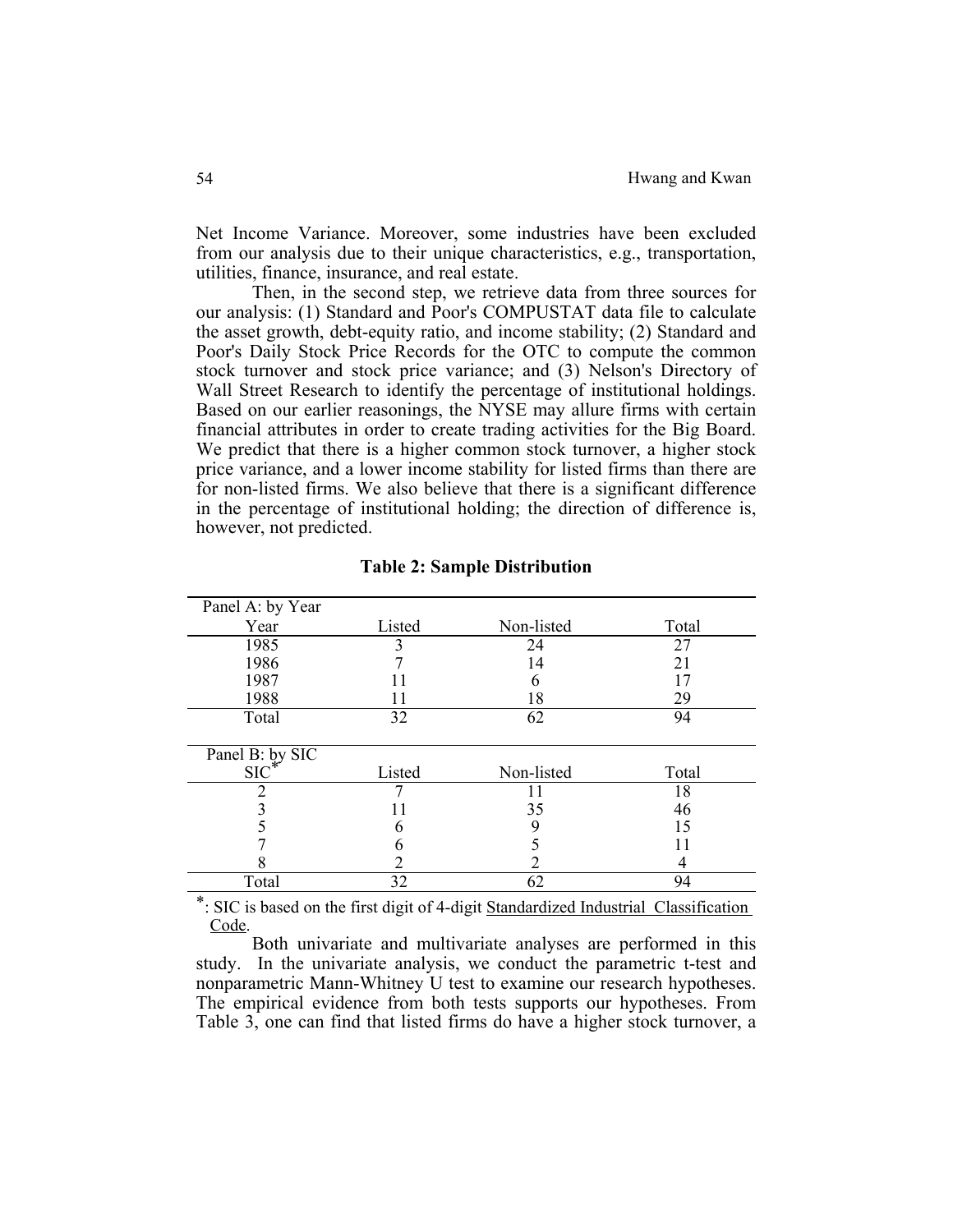higher stock price variance, and a lower stock stability than those of nonlisted firms.

| Panel A: Parametric t-test  |            |        |         |             |
|-----------------------------|------------|--------|---------|-------------|
|                             |            |        |         | 1-tailed    |
| Variables                   | Non-listed | Listed | t-Value | Probability |
| Asset Growth                | 1.6215     | 1.8291 | $-0.39$ | 0.338       |
| Debt/Equity                 | 0.8969     | 1.4414 | $-1.03$ | 0.165       |
| Percent of Institutional    | 0.2697     | 0.3628 | $-2.27$ | $0.028*$    |
| Holdings                    |            |        |         |             |
| Common Stock                | 0.9103     | 1.5446 | $-3.15$ | 0.002       |
| Turnover Ratio              |            |        |         |             |
| <b>Stock Price Variance</b> | 0.4394     | 0.7873 | $-2.72$ | 0.005       |
| Net Income Variance         | 1.4921     | 8.1727 | $-1.30$ | 0.100       |

## **Table 3: Univariate Analysis**

Panel B: Nonparametric Mann-Whitney U test

|                             | Mean       | Rank   |           | 1-tailed    |
|-----------------------------|------------|--------|-----------|-------------|
| Variables                   | Non-listed | Listed | Z Value   | Probability |
| <b>Asset Growth</b>         | 45.15      | 52.06  | $-1.1650$ | 0.122       |
| Debt/Equity                 | 48.01      | 46.52  | 0.2513    | 0.401       |
| Percent of Institutional    | 42.98      | 56.25  | $-2.2351$ | $0.025*$    |
| Holdings                    |            |        |           |             |
| Common Stock                | 40.16      | 61.64  | $-3.4830$ | 0.0003      |
| Turnover Ratio              |            |        |           |             |
| <b>Stock Price Variance</b> | 39.81      | 62.41  | $-3.8062$ | 0.0001      |
| Net Income Variance         | 42.23      | 57.72  | $-2.6092$ | 0.005       |

\*: a two-tailed probability

 In the multivariate analysis, we use the six independent variables to construct a logit model in order to predict common stock listing. The empirical evidence indicates that common stock turnover is the most significant variable based on its p-value, which is significant at the 5% level. The stock price variance and income variance variables show the 10% level of significance with a one-tailed test. The Chi-Square statistic reveals that all variables taken together significantly explain the difference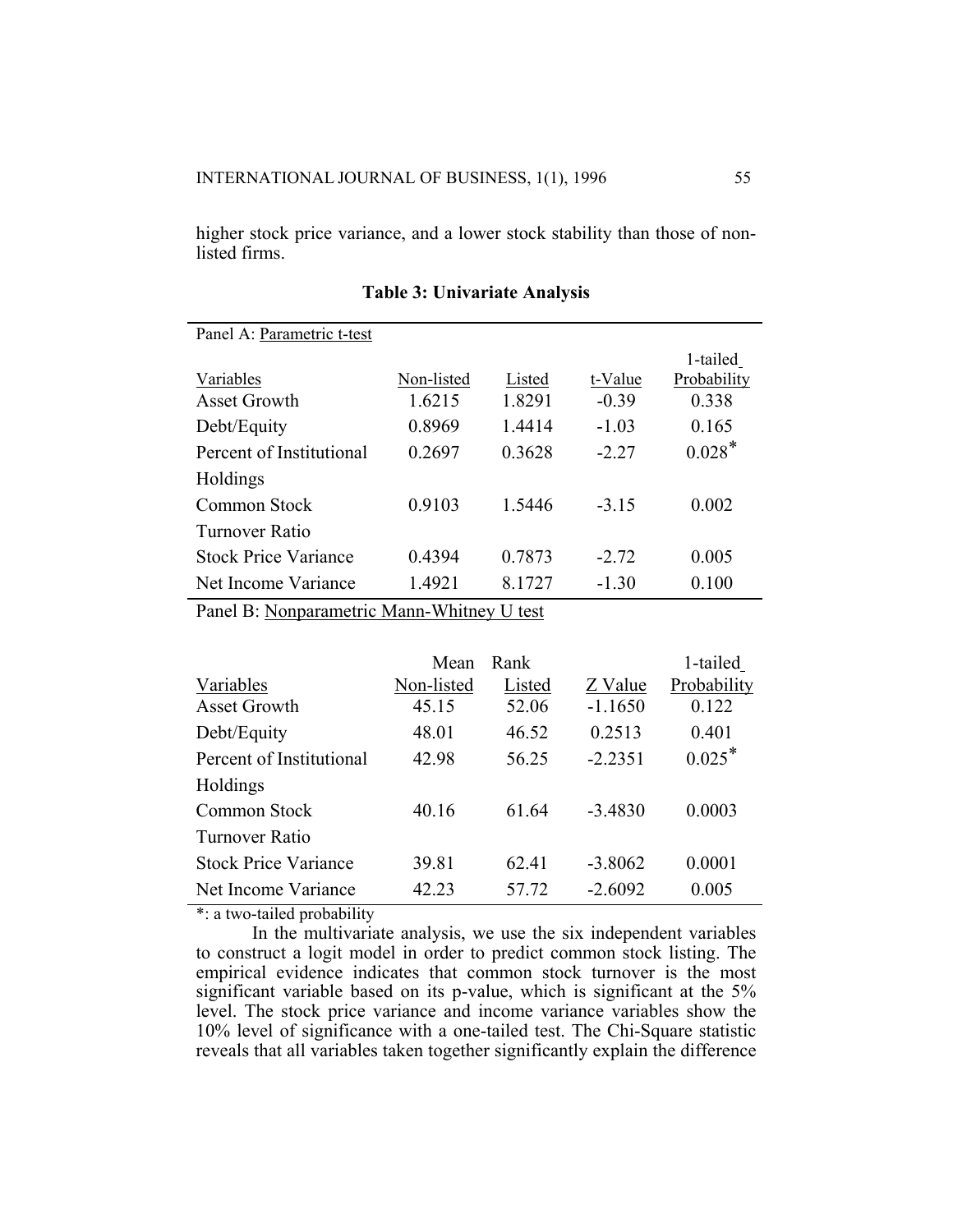in listed and non-listed firms at the 1% level. Overall, this logit model is able to correctly classify over 75% of the sample firms into the two groups (Table 4).

| Number of Firms Included in the Model: 94 |           |            |         |
|-------------------------------------------|-----------|------------|---------|
| Listed Firms: 32                          |           |            |         |
| Non-listed Firms: 62                      |           |            |         |
|                                           | Parameter |            |         |
| Variables                                 | Estimate  | Chi-Square | P-Value |
| <b>CONSTANT</b>                           | $-2.3307$ | 17.0558    | 0.0001  |
| AG                                        | $-0.0698$ | 0.3679     | 0.2721  |
| <b>DER</b>                                | 0.1747    | 1.5523     | 0.1064  |
| $%$ INST                                  | 0.4845    | 0.0978     | 0.3772  |
| <b>CSTR</b>                               | 0.6486    | 3.5783     | 0.0293  |
| <b>SPV</b>                                | 0.7214    | 2.5079     | 0.0566  |
| <b>NIV</b>                                | 0.1121    | 2.2153     | 0.0684  |

## **Table 4: Logit Analysis**

Correctly Classified Percentage: 75.3%

Chi-Square Statistic : 19.687 Degree of Freedom : 6  $P : 0.0031$ AG: Asset Growth DER: Debt-Equity Ratio % INST: Percentage of Institutional Holdings CSTR: Common Stock Turnover Ratio SPV: Stock Price Variance NIV: Net Income Variance

 This study shows that a firm with a high stock turnover, a high stock price variance, and a low earning stability would be the best candidate to list on the NYSE. The logical explanation to this phenomenon would be the commission-driven nature of the Big Board. It would be most beneficial to the NYSE to search for a firm with good potentials to generate trading activities. The empirical evidence also supports that the percentage of institutional holdings of listed firms is higher than that of non-listed firms. Since it is easier to trade stocks in the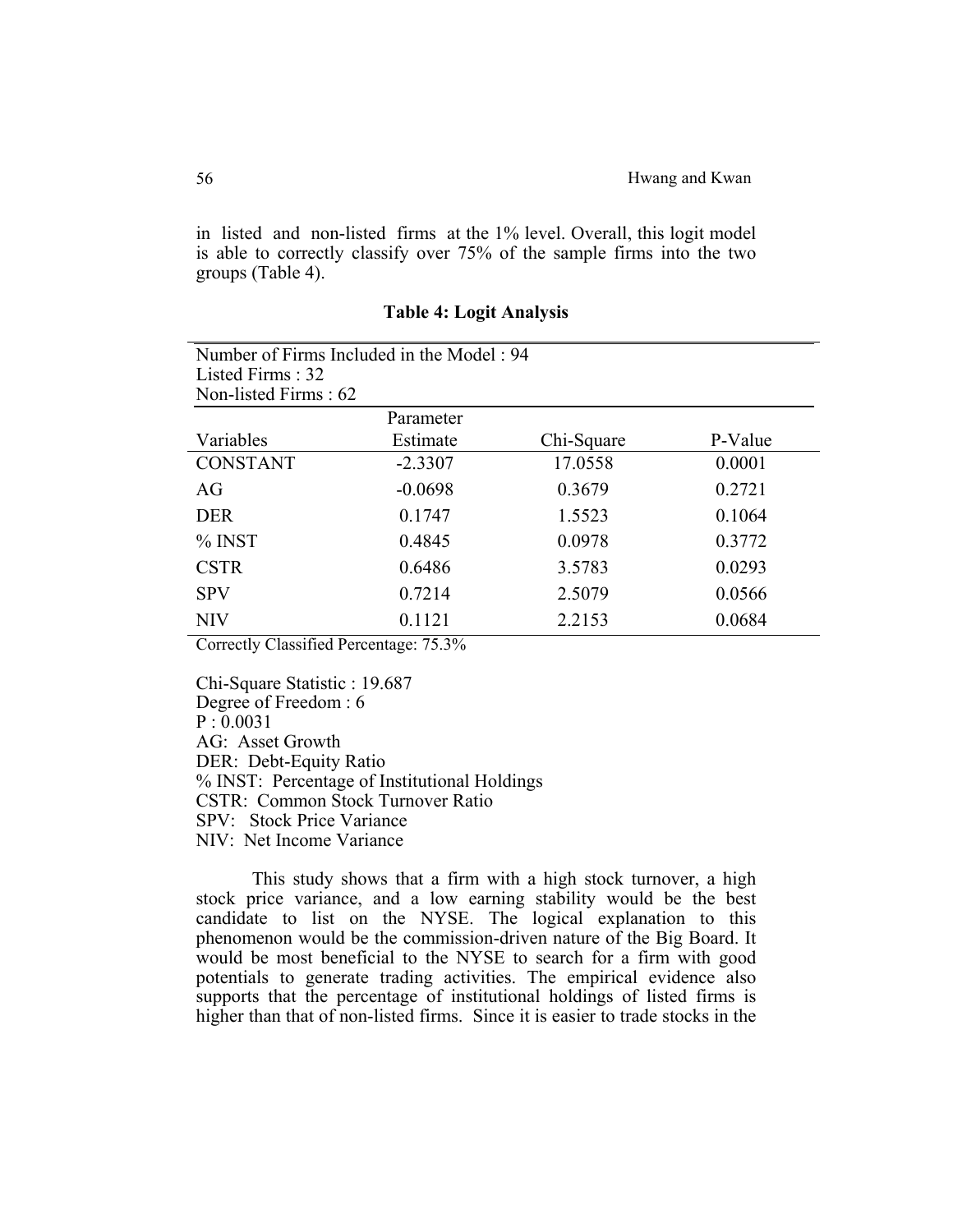NYSE than it is in the OTC market, institutional investors of OTC stocks may push the management to list their stocks in NYSE.

 Some words of caution are appropriate here. The first is related to the potential problem of disproportionate samples in our logit model. The estimate coefficients of the explanatory variables are not affected by the unequal sampling rates of the two groups. It may, however, affect the constant term. Therefore, if we are mainly interested in identifying which explanatory variables are significant, which is indeed the case, we need not make any changes in the estimated coefficient. One the other hand, if the estimated model is used for prediction purposes, an adjustment in the constant term is necessary [12].

 Moreover, in order to demonstrate the predictive power of the logit model, we have to perform an out-of-sample forecast. Unfortunately, the small sample sizes have precluded us from such an attempt.

# **IV. CONCLUSION**

With a recent history of low interest rates and the economy on the verge of an economic recovery, it seems that now is the best time for companies to expand their operations. Common stock listing literature has examined a number of areas in which firms may benefit from stock listing. Recent studies have indicated that investors will benefit from such an action due to an increase in stock price, especially in the short-run. The purpose of this study is to identify some financial attributes of a listed company in order to assist financial analysts to predict such a move. By better predicting common stock listing, a financial analyst can help investors develop a trading strategy to take advantage of common stock listing and profit from such a decision.

 The empirical evidence supports that the logit model developed in this study can correctly classify over 75% of the firms into their respective groups. This indicates that it may be useful for financial analysts to use this model as an effective tool in predicting common stock listing.

## **APPENDIX**

I. The formulas used in calculating the values of independent variables

(1) Asset Growth  $(AG) = (A_{i,-1} - A_{i,-4}) \div A_{i,-4}$ 

Where  $A_{i,-1}$ : total assets for the firm i at the end of one fiscal year prior to the listing decision.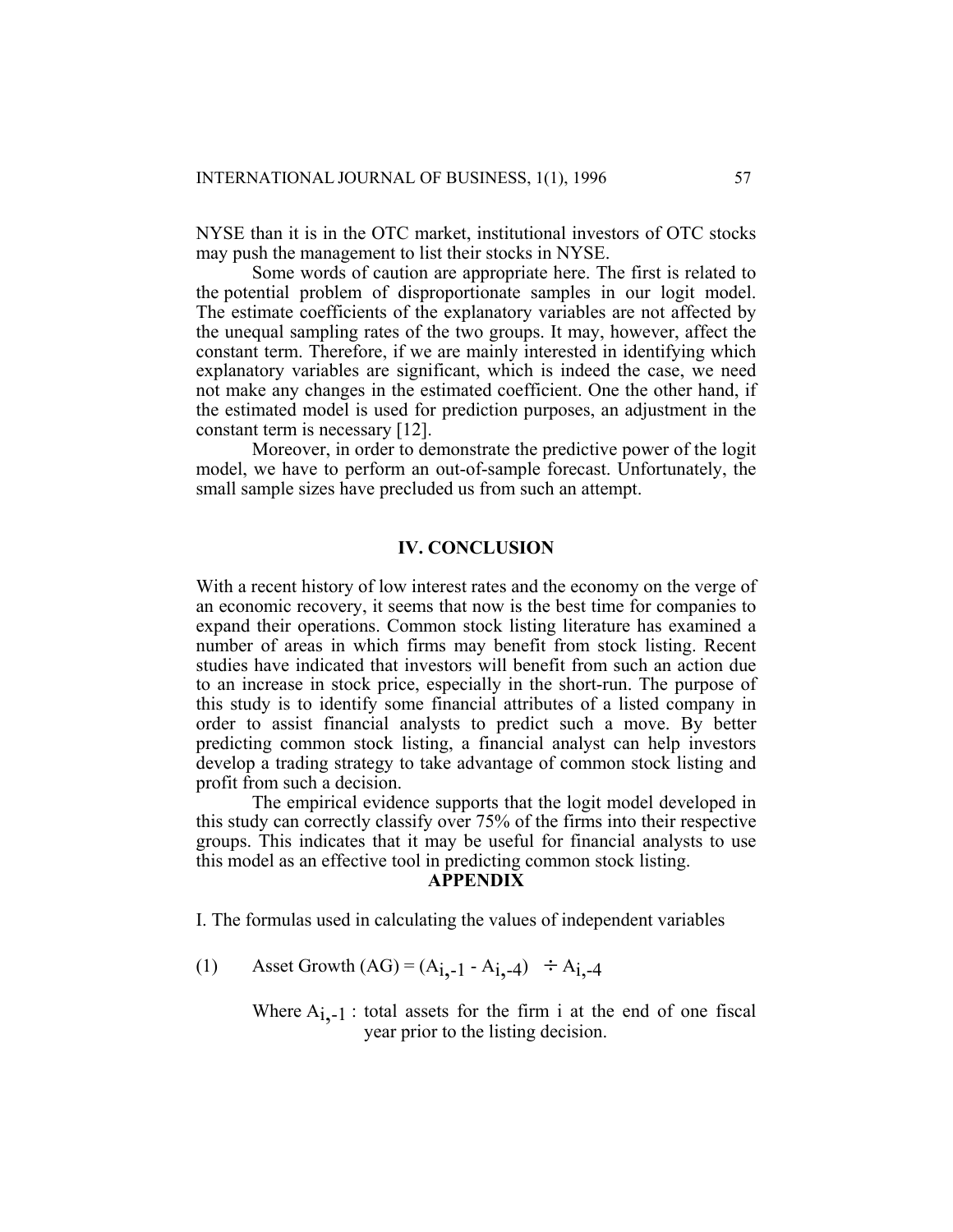Ai,-4 : total assets for the firm i at the end of four fiscal years prior to the listing decision.

(2) Debt-Equity Ratio (DER) = 
$$
\sum_{y=-1}^{-3} DB_{i,y} \div \sum_{y=-1}^{-3} EQ_{i,y},
$$

- where  $DB_{i,v}$ : total liabilities for the firm i at fiscal year y when the listing decision is made.
	- $Eq_{i,v}$ : total shareholders' equity for the firm i at fiscal year y when the listing decision is made.
- (3) Percentage of Institutional Holdings (%INST)

 $-15$   $-15$ (4) Common Stock turnover Ratio (CSTR) =  $\sum_{m=-3}^{\infty} TV_{i,m} \div \sum_{m=-3}^{\infty} SO_{i,m}$ ,

where  $TV_{i,m}$ : trading volume for the stock i at month m.  $SO_{1,m}$ : share outstanding for the stock i at month m.

(5) Stock Price Variance (SPV) = 
$$
s^{2}(SP_{i,m}) \div \left[\sum_{m=-3}^{15} (Sp_{i,m}) \div 13\right],
$$

where  $SP_{1,m}$ : closing stock price for the stock i at month m.

(6) Net Income Variance (NIV)

$$
= S^{2}(NI_{i,y}) \div \left[\sum_{y=-1}^{4}(Ni_{i,y}) \div 4\right],
$$

where  $Ni<sub>i,y</sub>$ : net income for firm i at fiscal year y when the listing decision is made.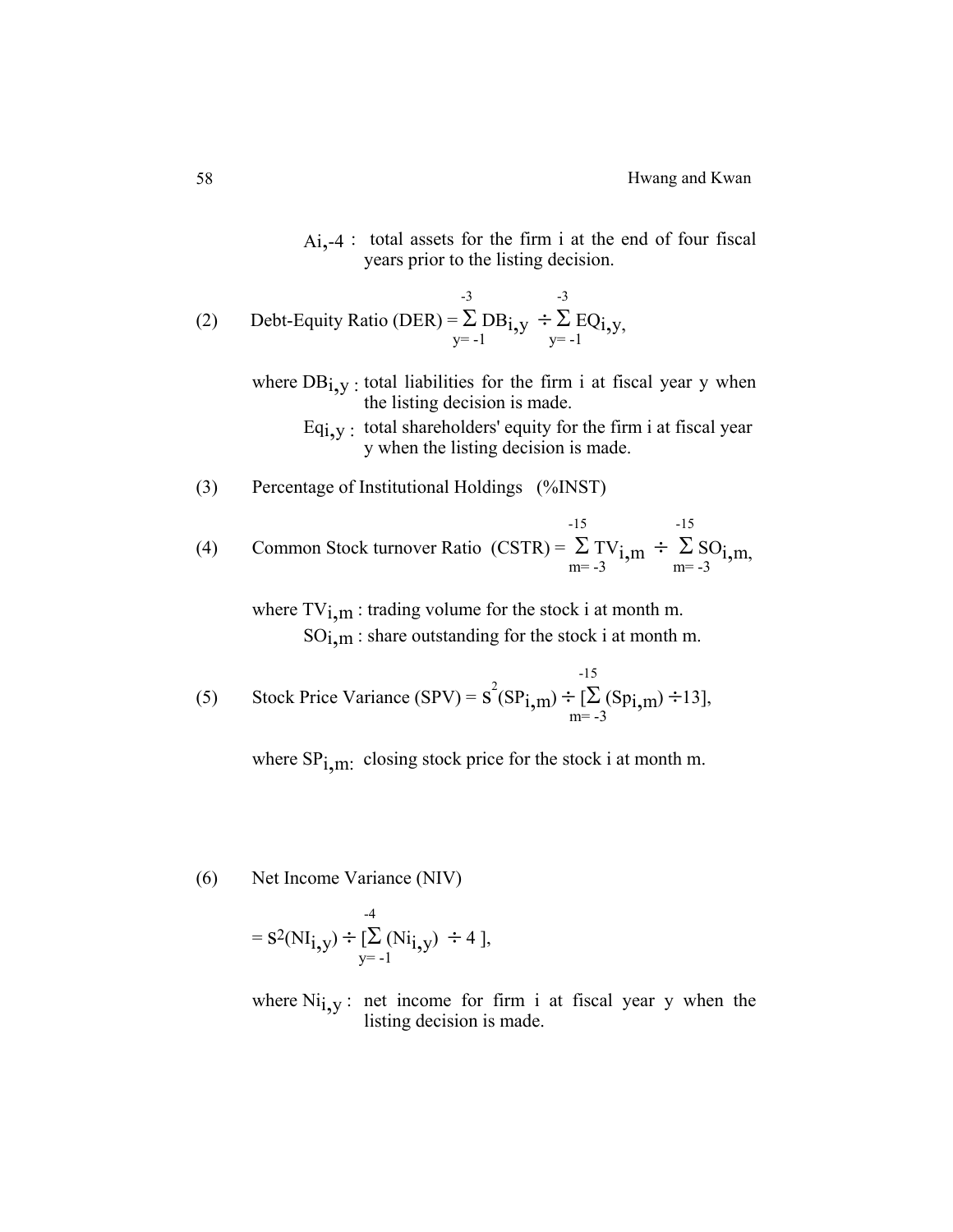Pi of common stock listing

 $=$   $F(Z_i)$ 

 $=$  F(a + $\beta$ <sub>1</sub>AG + $\beta$ <sub>2</sub>DER +  $\beta$ <sub>3</sub>%INST +  $\beta$ <sub>4</sub>CSTR +  $\beta$ <sub>5</sub>SPV +  $\beta$ <sub>6</sub>NIV)

## **REFERENCES**

- [1] Baker, H. K., & Johnson, M. (1990). "A Survey of Management's View on Exchange Listing." *Quarterly Journal of Business and Economics*, (Autumn), 3-20.
- [2] Baker, H. K., & Pettit, G. (1982). "Management's View of Stock Exchange Listing." *Akron Business and Economic Review*, (Winter), 12-17.
- [3] Baker, H. K., & Spitzfaden, J. (1982). "The Impact of Exchange Listing on the Cost of Equity Capital." *The Financial Review*, (September), 128-138.
- [4] Cooper, S. K., Groth, J. C., & Avera, W. E. (1985). "Liquidity, Exchange Listing, and Common Stock Performance.*" Journal of Economic and Business*, (February), 19-33.
- [5] Cowan, A. R., Carter, R. B., Dark, F. H., & Singh, A. K. (1992). "Explaining the Listing Choices of NASDAQ Firms.*" Financial Management*, (Winter), 73-86.
- [6] Dhaliwal, D. S., (1980). "The Effect of Exchange Listing on a Firm's Cost of Capital." Capital Market Working Paper, Washington DC: Securities and Exchange Commission, November.
- [7] Dubosky, D. A., & Groth, J. C. (1984). "Exchange Listing and Stock Liquidity." *Journal of Financial Research*, (Winter), 291- 302.
- [8] Fabozzi, F. J. (1981). "Does Listing on AMEX Increase the Value of Equity?" *Financial Management*, (Spring), 43-50.
- [9] Freeman, C., & Rosenbaum, E. (1987). "A Survey of Management's Attitude Toward Stock Exchange, Delisting and NASDAQ National Marketing System." *Akron Business and Economic Review*, (Summer), 17-30.
- [10] Furst, R. W. (1970). "Does Listing Increase the Market Price of Common Stock?" *Journal of Business*, (April), 174-180.